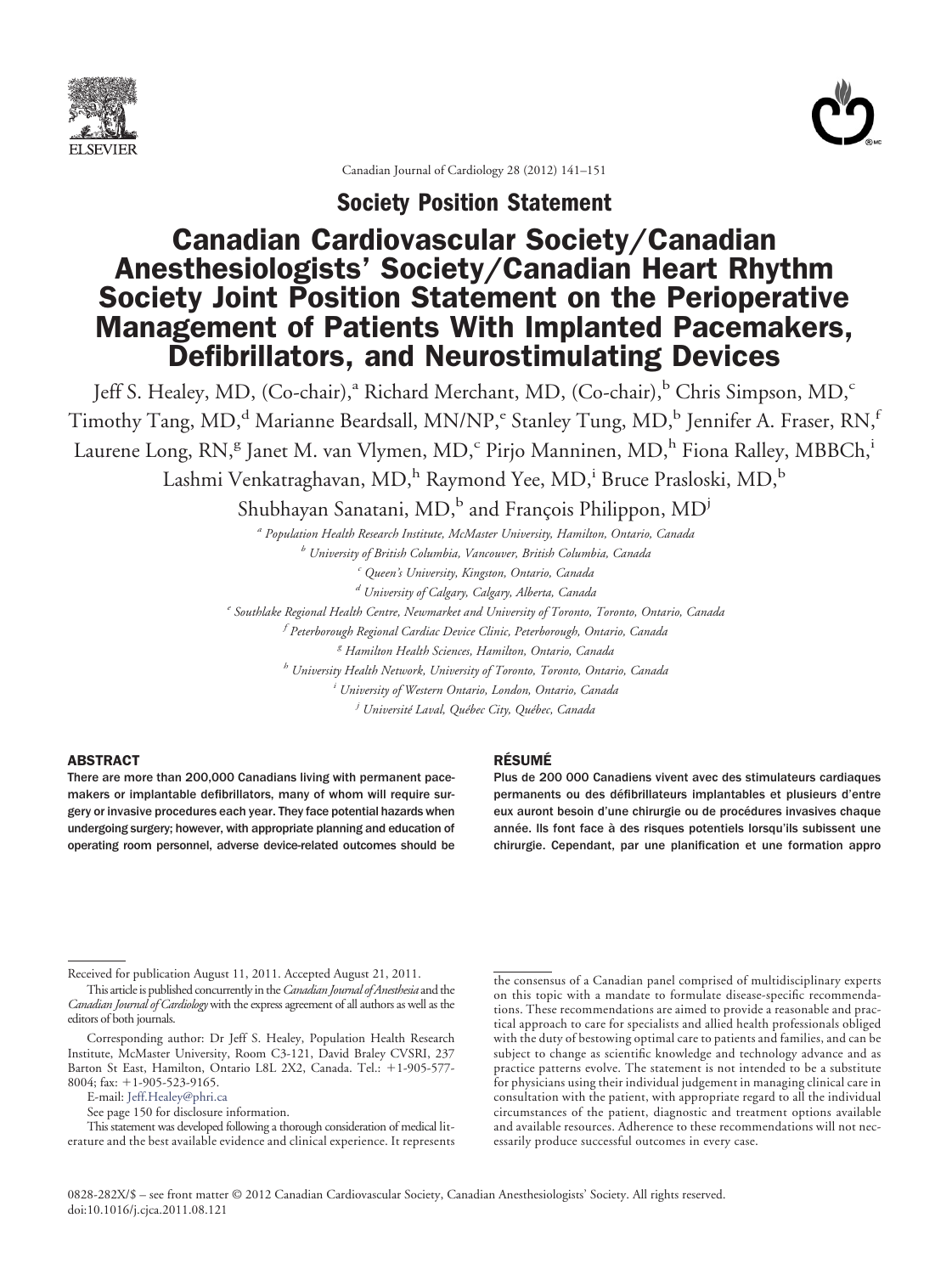rare. This joint position statement from the Canadian Cardiovascular Society (CCS) and the Canadian Anesthesiologists' Society (CAS) has been developed as an accessible reference for physicians and surgeons, providing an overview of the key issues for the preoperative, intraoperative, and postoperative care of these patients. The document summarizes the limited published literature in this field, but for most issues, relies heavily on the experience of the cardiologists and anesthesiologists who contributed to this work. This position statement outlines how to obtain information about an individual's type of pacemaker or implantable defibrillator and its programming. It also stresses the importance of determining if a patient is highly pacemaker-dependent and proposes a simple approach for nonelective evaluation of dependency. Although the document provides a comprehensive list of the intraoperative issues facing these patients, there is a focus on electromagnetic interference resulting from electrocautery and practical guidance is given regarding the characteristics of surgery, electrocautery, pacemakers, and defibrillators which are most likely to lead to interference. The document stresses the importance of preoperative consultation and planning to minimize complications. It reviews the relative merits of intraoperative magnet use vs reprogramming of devices and gives examples of situations where one or the other approach is preferable.

Since the introduction of the first pacemaker more than 50 years ago, there has been a steady increase in the number of patients treated with increasingly complex implanted electronic devices (IEDs), including pacemakers, implantable cardioverter-defibrillators (ICDs), cardiac resynchronization devices, and a variety of neurostimulating devices. In North America, there are nearly 3 million individuals living with these cardiac rhythm devices (CRDs), and more than 250,000 new devices are implanted each year owing to an aging population and expanding indications for CRDs.<sup>1-3</sup> Deep brain stimulators and other neurostimulators have become commonly accepted therapy for medication-refractory movement and neuropsychiatric disorders with more than 80,000 devices implanted worldwide. $4-6$  It is thus commonplace for patients undergoing surgery to have IEDs.

Implanted devices and the operating room environment have both become more sophisticated, increasing the likelihood of interactions and making the perioperative management of these devices more complex. The goals of this position paper are to provide an overview of the perioperative issues related to the management of CRDs and neurostimulators and to discuss strategies for minimizing complications in the Canadian context.

The joint committee of the Canadian Anesthesiologists' Society (CAS) and the Canadian Heart Rhythm Society (CHRS) consists of members nominated by the CAS Standards Committee and the Canadian Cardiovascular Society (CCS)/ CHRS. The joint committee includes anesthesiologists and cardiologists in private and academic practices from various geographic regions and paramedical health professionals involved in implantable electrical device care. The group's recommendations were reached by consensus of all members

priée du personnel de salle d'opération, les conséquences négatives liées aux dispositifs devraient être rares. Cet énoncé de position commune de la Société canadienne de cardiologie (SCC) et de la Société canadienne des anesthésiologistes (SCA) a été élaboré en tant que référence accessible aux médecins et aux chirurgiens, fournissant un aperçu des questions clés pour les soins préopératoires, peropératoires et postopératoires de ces patients. Le document résume la littérature limitée de ce domaine, mais pour la plupart des questions, il repose largement sur l'expérience des cardiologues et des anesthésiologistes qui ont contribué à ce travail. Cet énoncé de position décrit comment obtenir des renseignements sur un stimulateur cardiaque adapté aux besoins individuels ou un défibrillateur implantable et sa programmation. Il souligne aussi l'importance de déterminer si un patient est grandement dépendant de son stimulateur cardiaque et propose une approche simple pour l'évaluation non élective de dépendance. Même si le document fournit une liste exhaustive des questions peropératoires auxquelles font face ces patients, l'accent est mis sur l'interférence électromagnétique résultant de l'électrocautère, et des conseils pratiques sont donnés en ce qui concerne les caractéristiques de la chirurgie, de l'électrocautère, des stimulateurs cardiaques et des défibrillateurs, lesquels sont les plus susceptibles de mener à une interférence. Le document souligne l'importance d'une consultation préopératoire et d'une planification pour minimiser les complications. Il revoit la pertinence relative à l'utilisation d'un aimant peropératoire par rapport à la reprogrammation des dispositifs et donne des exemples de situations où l'une ou l'autre des approches est préférable.

through an extensive review of previously published guidelines and current published evidence.

- What other guideline statements are available on this topic? The American Society of Anesthesiologists (ASA) has published<sup> $\prime$ </sup> and updated<sup>8</sup> a practice advisory; as has the Heart Rhythm Society  $(HRS)^9$  and the Medicines and Healthcare products Regulatory Agency of the UK Department of Health.<sup>10</sup>
- Why was this guideline developed? How and why does this statement differ from existing guidelines? The current guidelines do not adequately address the Canadian context as it relates to the breadth of perioperative issues confronted by Canadian physicians as well as Canadian concerns in general, hence the direction to develop a practical clinically relevant document with broad reach appropriate for the Canadian context and with specific recommendations for management.

#### Scope of Document

The focus of this document is on the management of patients with a CRD or other IED at the time of surgery or at the time of another invasive procedure (eg, endoscopy, imageguided invasive treatment). Important device-related interactions may also occur at the time of magnetic resonance imaging, radiation therapy, or computerized tomography; however, these issues will not be specifically addressed in this document. This position statement is intended to convey the most important aspects of perioperative care in the Canadian context, to provide practical advice, and to expand on the existing information in the current guidelines to noncardiac devices. Because the better part of the literature deals with cardiac devices, we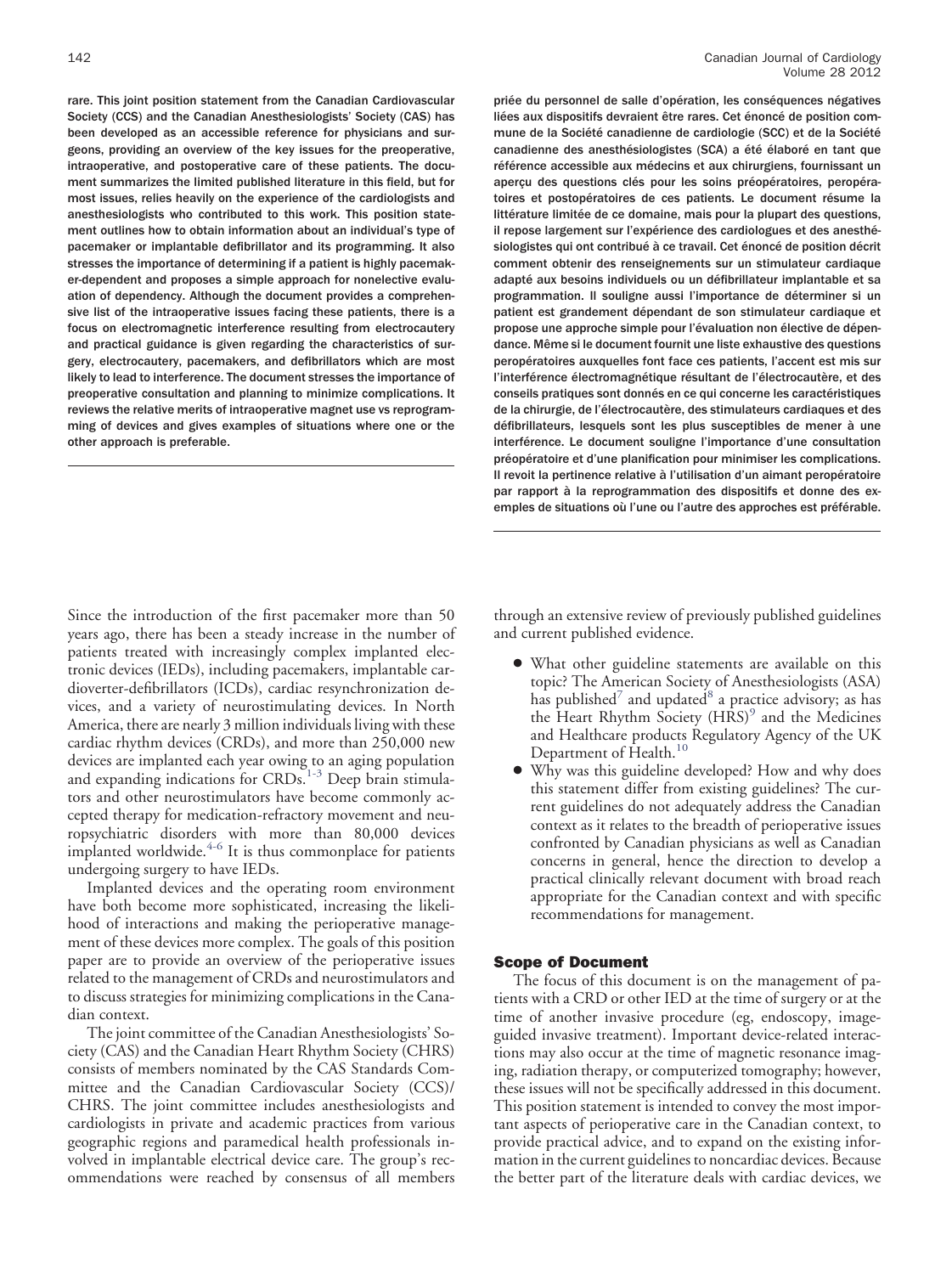continue to focus primarily on these devices. However, we also review the issue of neurostimulating devices separately, recognizing that many concerns apply equally to this topic.

## Methodology and Data Sources

This document was created by a joint committee, consisting of members of the CCS and the CAS. Members of this committee were chosen to include both physicians and nurses; individuals from tertiary care and community hospitals, those involved in adult and pediatric care, and including individuals directly involved in the management of implanted cardiac and neurostimulating devices. The relevant medical literature was reviewed independently by 2 committee members. Reference lists from review articles and position statements were also reviewed to identify important publications. All potentially relevant articles were circulated amongst the entire committee, whose entire membership was also free to propose additional relevant publications. A draft of the position statement was made by 1 of the committee co-chairs, with several sections written by committee members with relevant expertise. A series of teleconferences were conducted, at which time all committee members were invited to make comments regarding the current draft and revisions arising from the call were made to the document by the other co-chair. The final draft was circulated to all committee members for comment and approval.

We acknowledge that there are few high-quality publications in the medical literature to guide the perioperative management of CRDs.<sup>11</sup> Most publications involve case reports, case series, consensus-based guidelines, and industry position statements.<sup>2,7,8,11,12</sup> Because we did not find a single randomized trial comparing different management strategies, the recommendations in this document are based on a Grade C level of evidence.

# Perspective of the Document

The focus of this position statement is on patient-centred management when commenting on the most appropriate strategies to reduce perioperative risk. We appreciate that different perspectives may exist between staff in the operating room and staff in CRD clinics, and although the perspectives of both groups are important, the patient perspective supersedes. In addition to discussion of intraoperative issues, the document will address the preoperative and postoperative care of the patient.

#### Potential Perioperative Issues With CRDs

The most widely appreciated potential complication with CRDs in the operative setting is the inappropriate sensing of electromagnetic interference (EMI) caused by electrocautery. The consequence of such inappropriate sensing depends on the type of CRD involved, patient characteristics, and device settings. In general, however, the result may include:

- 1. No effect;
- 2. Inappropriate inhibition of pacing;
- 3. Inappropriate rapid pacing; or
- 4. Inappropriate sensing and triggering of ICD therapy (shock or rapid pacing, antitachycardia pacing [ATP]).

There are some implications to device function associated with anesthesia and surgery.

#### Table 1. Preoperative management

- Identify patient has CRD
- Identify responsible CRD clinic or physician
- Determine patient "dependency
- Estimate likelihood of EMI depending on (1) nature of CRD and (2) surgery
- Estimate likelihood of CRD complications
- Develop collaborative plan to minimize risk
- Consider referral to higher-acuity institution in selected cases

CRD, cardiac rhythm device; EMI, electromagnetic interference.

- 1. Damage to or reprogramming of pacemaker systems. In a few case reports, these complications have been documented secondary to cautery use or associated with radiotherapy or radiofrequency ablation procedures, although the risk of these complications is considered quite low due to the incorporation of protective circuitry in modern pacemaker technology.<sup>13</sup> "Power on reset" mode—a simple backup pacing mode (typically VVI or VOO)—may be activated by disruption of a pacemaker's volatile electronic memory.
- 2. Anatomical consequences associated with surgical procedures—pneumothorax with thoracotomy or cardiac surgery: such results have been linked to changes in pacemaker function due to lead dislodgement, an increase in impedance, particularly with unipolar pacing systems, or an increase in the defibrillation threshold.<sup>14</sup>
- 3. Physical damage to CRDs or leads through direct trauma; device or lead infection associated with perioperative bacteremia;
- 4. Physical damage (burn) to tissue associated with EMI conduction through leads; and
- 5. Complications associated with the failure to return devices to preoperative settings.<sup>16</sup>
- 6. It should be noted that vagotonic manoeuvres or agents (rapidly acting narcotics) may enhance conduction blockade and this effect is likely more pronounced in patients with sinus or atrioventricular node dysfunction.<sup>17</sup>
- 7. Depending on the nature of the surgery, alterations in fluid balance, acid base status, electrolyte disturbances, and altered medication schedules can have an impact on device function and propensity to arrhythmias.

Given the limitations of available publications, it is difficult to estimate the true incidence of such complications. However, given the wide range of CRDs, patient characteristics, and institutional policies addressing perioperative management, risk and management must be considered on a case-by-case basis.

#### Preoperative Care

Like all aspects of surgery, ensuring optimal CRD-related outcomes requires careful planning that should start as soon as possible after the decision is made to undertake surgery. The details of this planning will depend on the urgency of surgery (emergent vs elective), if surgery will be performed in an environment with onsite CRD support, and if surgery will be conducted on an inpatient or outpatient basis. However, the following steps are critical in all cases (Table 1):

1. Ascertain that the patient has a CRD and identify the type of device (pacemaker, ICD, cardiac resynchroniza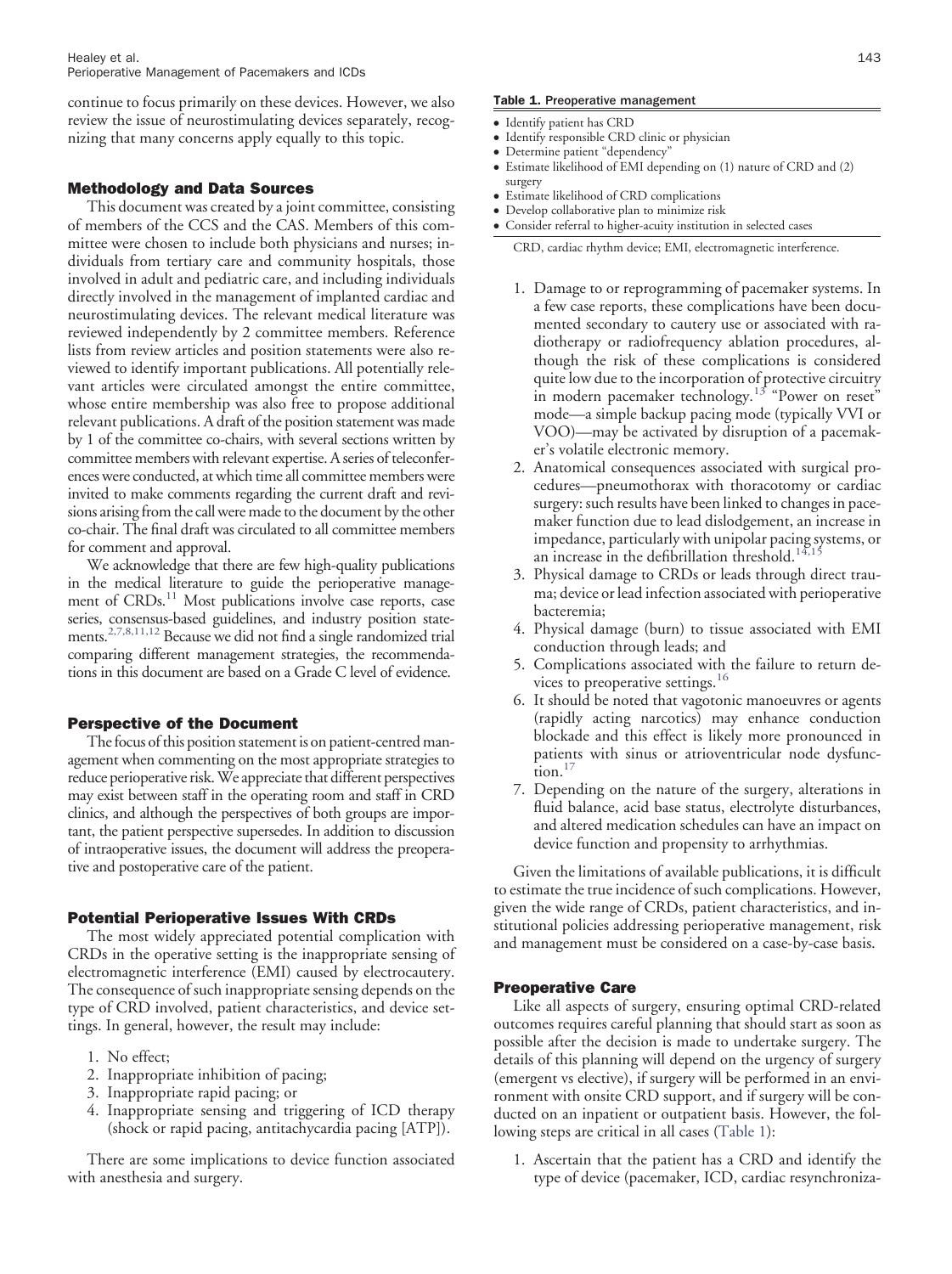Figure 1. Radiographic appearance of an implantable cardioverter-defibrillator (ICD) (A) and a cardiac pacemaker (B). The only reliable way to differentiate an ICD from a pacemaker is the presence of shocking coil(s) (indicated by **arrows**) in the right ventricle and sometimes also in the superior vena cava. These appear as sections of the lead which are wider and more radiodense.

tion device) and the device programming parameters. The specific device can be identified by consulting the patient's CRD clinic and/or physician, by reviewing the patient's medical record or device identification card, or in emergency situations, by examining characteristics of the implanted device on a chest radiograph (Fig. 1).

2. Identify the CRD clinic or physician responsible for management of the patient. In Canada, the patient's CRD clinic and/or physician is often not located at the same institution where surgery is planned. To the extent feasible, the CRD clinic or hospital should provide consulting physicians and anesthesiologists with access to patient and device information (Table 2). While gathering this information may present a challenge for emergency surgery in nonclinic hours, this should always be the goal. Most hospitals have medical records personnel available after hours, who can usually access relevant in-

#### Table 2. Recommended minimum CRD data collection for perioperative assessment

- Device type, manufacturer, model
- Is the device or lead under recall or advisory?
- Date and hospital of implant and date of most recent follow-up
- Follow-up clinic and physician
- Minimum anticipated battery longevity
- Pacing dependency, pacing mode, and rate-modulation sensor ● Recent activity: atrial and ventricular pacing activity, VT, and VF
- detection
- Response to magnet (eg, asynchronous pacing, suspended tachycardia detection)
- Expected response to magnet removal (eg, resume original settings, other)

CRD, cardiac rhythm device; VF, ventricular fibrillation; VT, ventricular tachycardia.

formation. Communication with the patient's CRD clinic and/or physician can assist in determining if a device check is warranted or required prior to surgery based on recent follow-up data. In emergency cases where it is impossible to access the implanting referral centre, all CRD manufacturers provide 24-hour technical support services (see *Industry Resources* section).

- 3. Determine the degree that the patient's cardiac rhythm is dependent on pacemaker function. This is essential to determine the likely consequences of inappropriate inhibition of pacing, and it is best accomplished by consulting the patient's CRD clinic or physician. A 12-lead electrocardiogram (ECG) should be performed prior to surgery to facilitate identifying patients who are paced but are not pacemaker-dependent (Fig. 2). In general, if the ECG demonstrates an intrinsically conducted rhythm (ie, QRS complexes not preceded by a pacing artifact), then the patient is unlikely to be highly pacemaker-dependent. Clinicians should be careful not to overlook small bipolar pacing artifacts, particularly when QRS complexes are of left bundle branch-like morphology with negative complexes in leads II, III, and aVF (ie, typical right ventricular apex pacing) (Fig. 2, A). In an emergency situation where a patient appears to be paced all the time, it is safest to assume that the patient is highly pacemaker-dependent (Fig. 2, B).
- 4. Estimate the likelihood of EMI based on the characteristics of the proposed surgery and the specific CRD. It is essential to know the location of the CRD and the lead configuration to be able to assess this.
	- $\bullet$  EMI is more likely if surgery  $\leq$  15 cm from CRD or leads (ie, intrathoracic, shoulder,  $etc)^{11}$  or above the umbilicus;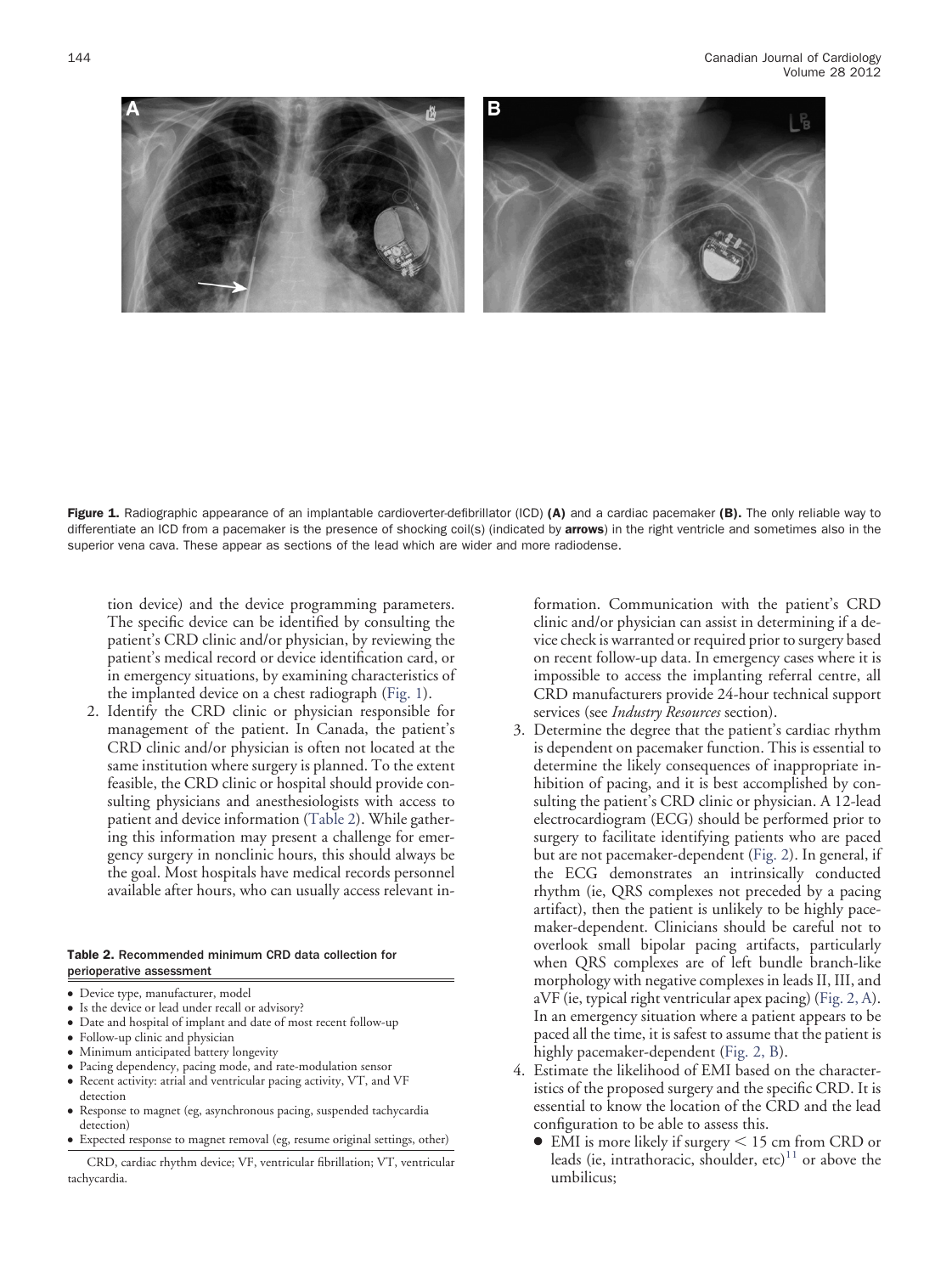

Figure 2. (A) Electrocardiogram (ECG) showing intermittent right ventricular pacing and underlying atrial fibrillation; and (B) showing continuous p-wave synchronous ventricular pacing.

- EMI is more likely if monopolar cautery rather than bipolar cautery to be used;
- $\bullet$  EMI is more likely if long ( $> 5$  seconds) or frequent (< 5 seconds between) bursts of cautery to be used; and
- EMI is more likely if the CRD has unipolar leads or bipolar leads programmed in unipolar mode or with very high sensitivity.
- 5. Determine the potential for CRD-related complications based on patient- and device-specific factors.
	- Patients who are highly pacemaker-dependent are at risk of intraoperative asystole if EMI results in inappropriate inhibition of pacing;
	- Patients with ICDs are at risk of inappropriate shocks or ATP if EMI results in inappropriate sensing; and
	- Patients who are highly pacemaker-dependent with a unipolar pacemaker on the same side as a surgery known to induce pneumothorax (ie, pneumonectomy, lobectomy, etc) are at risk of asystole due to a sudden increase in pacing impedance. High defibrillation thresholds have also been reported in ICD recipients in those circumstances.
- 6. Develop a plan to minimize the risk of adverse CRDrelated outcomes in conjunction with the surgeon, anesthesiologist, and CRD clinic and/or physician (see *Recommendations for Device Management* section).
- 7. If a patient is being considered for elective surgery and has a CRD which has reached the point where replacement is recommended, if at all possible, the CRD should be replaced before elective surgery.

8. Whenever possible, deliver quality healthcare in the patient's community of residence. It is this committee's view that applying the principles of this document carefully should allow for safe management of the majority of patients in their local community. On occasion, it may be appropriate to refer the patient to another institution for surgery to facilitate appropriate perioperative management of their CRD.

#### Rate Modulation Technology (Rate Response)

Rate modulation technologies were developed in the 1970s to mimic physiological heart rate increases in response to exercise. While controversy remains relative to the clinical usefulness of universally applied rate-modulated pacing, virtually all pacemakers implanted today have rate modulation functions available.<sup>12,18</sup> A variety of technologies have been investigated and 4 main technologies remain (Table 3).

Various intraoperative events may cause interference with the intended interpretation of physiological changes for rate modulation,  $^{20,21^{\circ}}$  and pacemaker-driven tachycardia is described from different sources. Minute ventilation sensors, which may erroneously interpret the signals generated by certain physiological monitors, such as the Agilent/ Philips<sup>22</sup> devices, have been reported to cause tachycardia. Similarly, myoclonia has been reported to be associated with pacemaker-driven tachycardia, presumably by misinterpretation of muscle activity.<sup>23</sup>

Interference with anesthesia management from rate modulation technologies is uncommon but can be clinically confus-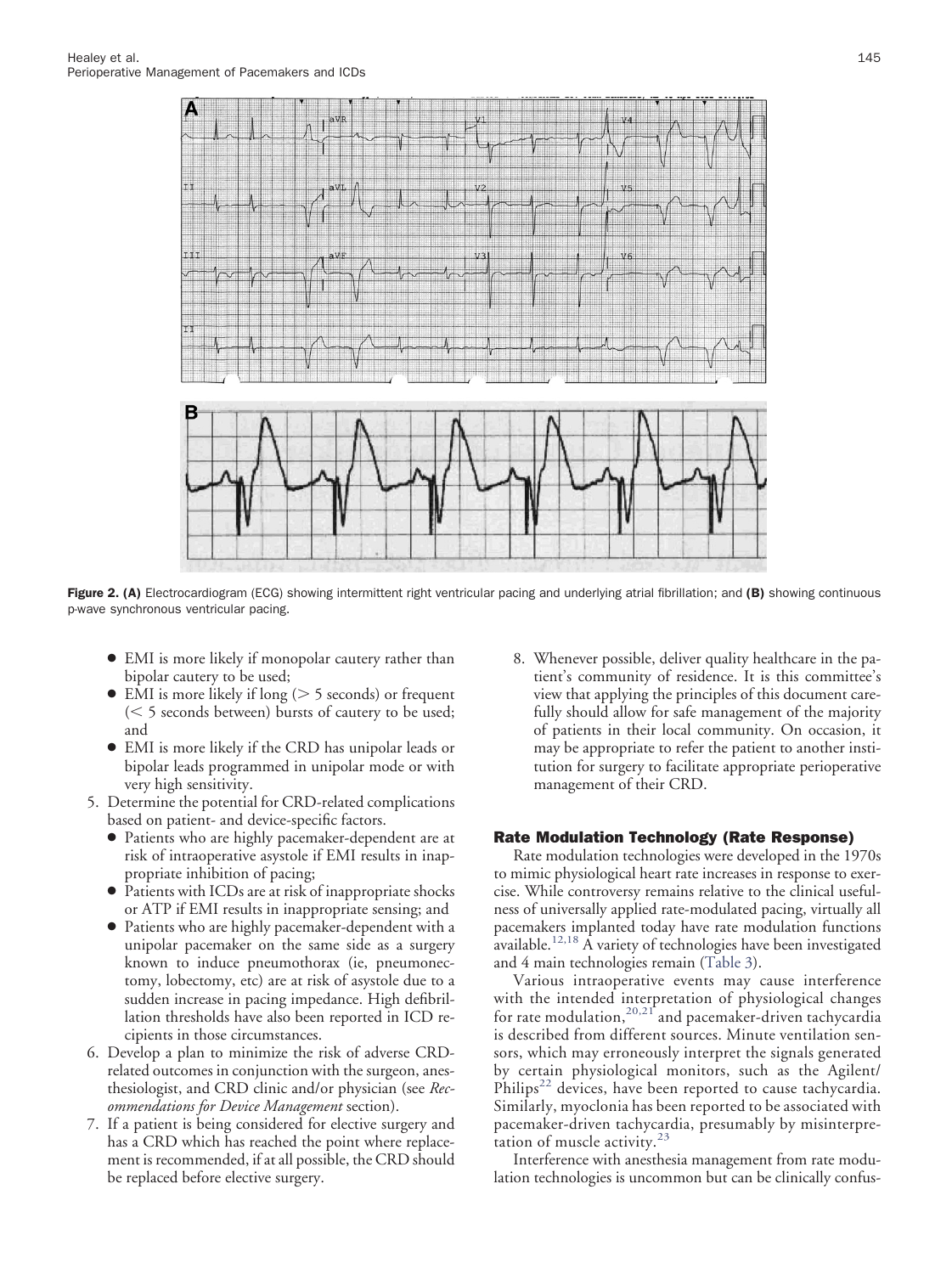| Table 3. Rate response technologies |  |
|-------------------------------------|--|
|-------------------------------------|--|

| Sensor                                          | Technology                                                                                       |  |  |
|-------------------------------------------------|--------------------------------------------------------------------------------------------------|--|--|
| Activity sensor                                 | Measures mechanical stress to<br>piezoelectric crystal as a result of<br>motion or acceleration  |  |  |
| Minute ventilation sensor                       | Measures transthoracic impedance change<br>between pacemaker lead and pulse<br>generator         |  |  |
| QT-interval-based sensors                       | Measures evoked QT interval changes as<br>estimate of adrenergic tone                            |  |  |
| Contractility sensors, activity<br>sensor-based | Measures peak endocardial acceleration as<br>estimate of contractility and global<br>LV function |  |  |

LV, left ventricular.

Adapted from Kaszala and Ellenbogen.<sup>19</sup>

ing, and adverse clinical outcomes may be seen on rare occasions. In the case of elective surgery, it is reasonable to consider suspending rate modulation functions.<sup>8</sup>

## Intraoperative Care

In addition to comprehensive general intraoperative care, the management of patients with a CRD requires constant awareness of the unique issues related to their CRD and the availability of specific equipment and trained personnel (Table 4). The anesthesiologist should review and document the perioperative management plan for the device. The patient should have continuous electrocardiographic and pulse monitoring, and the facility should be equipped and the patient prepared for immediate institution of transcutaneous pacing, external defibrillation, and magnet application, should the need arise (Fig. 3).

To minimize EMI with CRDs, the following general principles apply:

- 1. Bipolar cautery should be used, if possible (appreciating that its use is limited), or the current path of unipolar cautery should be directed away from the CRD and leads;
- 2. Cautery should be used in short  $(< 5$  second) bursts, if possible, allowing for  $> 5$  seconds between bursts;
- 3. The lowest acceptable cautery settings should be employed;
- 4. Cautery must not come into direct contact with CRD hardware; and
- 5. When the argon beam coagulation system is used, reprogramming the CRD in the dependent patient should be considered. The argon coagulation system is one in which electrosurgical coagulation is produced by a jet of ionized argon gas encompassing an electrofulguration arc, and it is thought to have the same EMI implications as conventional electrocautery. Interference with a pace-

Table 4. Intraoperative care

- Review management plan
- Electrocardiographic monitoring
- Prepare resuscitation equipment
- Minimize electromagnetic interference ● Reprogram device, or apply magnet appropriately
- Arrange postoperative management and reprogramming

Figure 3. Placement of transcutaneous pads to facilitate intraoperative external pacing, cardioversion, or defibrillation. Care should be taken to ensure pads are not within 4 to 5 cm of the implanted pacemaker or defibrillator.

maker has been reported in a case where argon coagulation was used during hepatectomy<sup>24</sup> and as the use of the argon coagulation system is not amenable to "short bursts", reprogramming should be considered in the pacemaker-dependent patient.

Wherever reasonable, this position statement advocates the use of magnet application to disable ICD therapies during surgery (when magnet function has not been disabled during device programming) rather than reprogramming. An abundance of clinical anecdotes of fatal outcomes and close calls associated with the failure to restore appropriate device settings prior to discharge speak to the importance of this issue.<sup>16</sup> Though this risk is understated in the medical literature, failure to comply places the patient at risk of death if the ICD therapies are not reprogrammed "ON" after surgery. In the event of dysrhythmias requiring therapy, the exact prior outpatient settings are restored immediately upon magnet removal (with specific exceptions, see *Principles of Magnet Use* section), and the device will function as programmed. Magnet placement may not be adequate in specific circumstances (ie, prone or lateral positioning or when the device is incidentally within the surgical field). In these cases, temporary reprogramming to disable ICD therapies should be considered and alternative plans for potentially required defibrillation therapy must be undertaken. Furthermore, there must be a clear plan for postoperative restoration of device programming which can accommodate last-minute changes, such as a delay or cancellation of surgery or same-day discharge. The physician ordering the reprogramming, NOT the industry representative, has the responsibility to ensure that the device is returned to its original settings.

#### Postoperative Care

The postoperative management of a patient's CRD should continue until the patient has recovered hemodynamically from surgery and until the respective device has been restored to appropriate outpatient settings (Table 5). If a decision is made to disable ICD therapies for ventricular tachycardia (VT) and/or ventricular fibrillation (VF) for surgery or to change the pacing mode to avoid the effects of EMI, it is of CRITICAL importance that a physician is responsible for ensuring that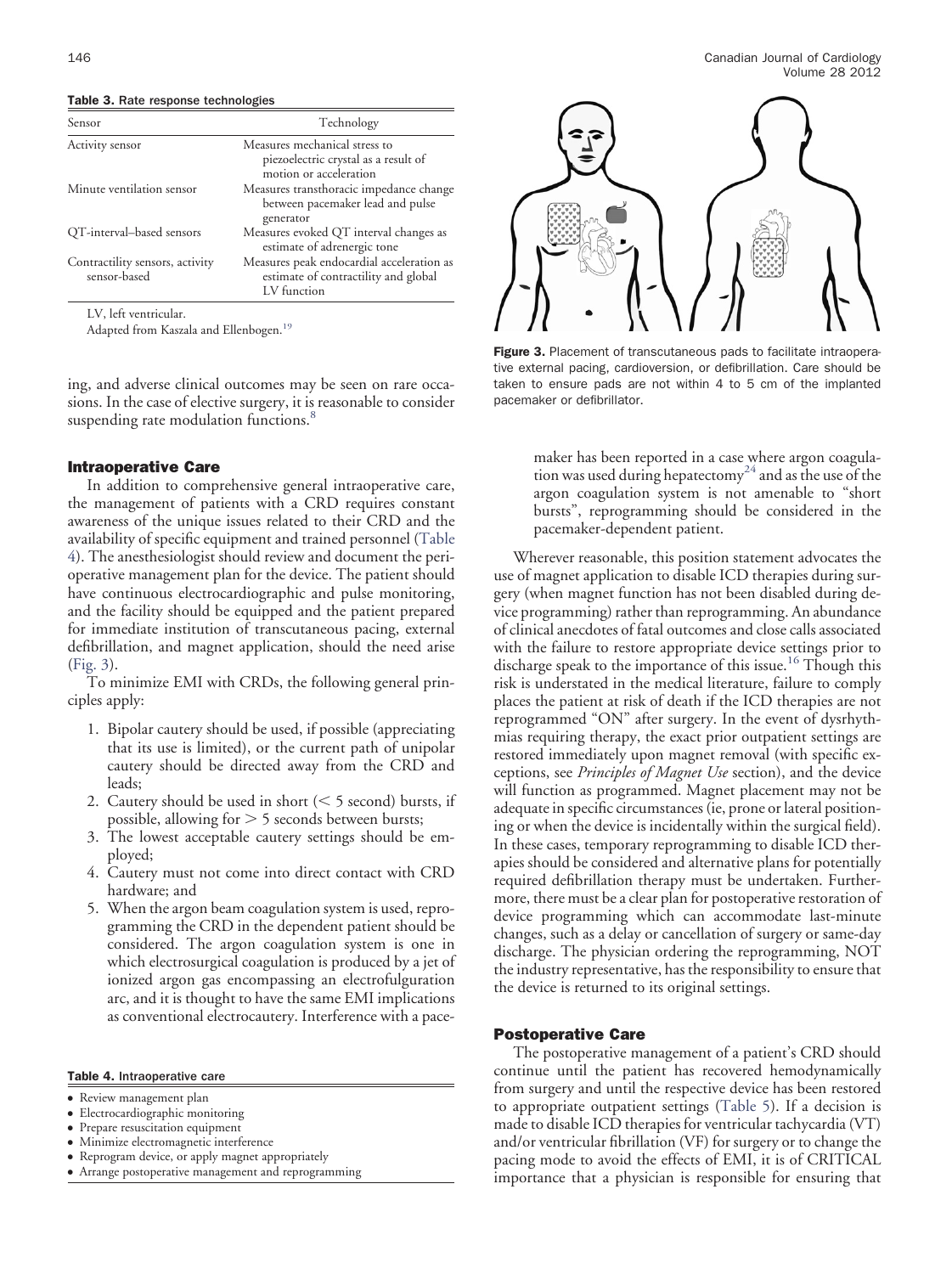#### Table 5. Postoperative care

- Monitor ECG until hemodynamically stable
- Reprogram device immediately postoperatively if programming changed
- Analyze lead position and function after thoracotomy
- Recognize that pacemaker-dependent patients may have a different physiologic response to shock

ECG, electrocardiogram.

these therapies are reinstated before ECG monitoring is discontinued. In very few cases, the device may emit a persistent tone following magnet removal. This occurrence may indicate an issue with the CRD, and it should be checked or interrogated prior to the patient's discharge from the monitored unit.

Particular care should also be taken when nonhospital personnel (ie, ICD industry representatives) are asked to reprogram devices at hospitals where no hospital personnel are available to perform this task. Physicians caring for CRD patients in these settings should be aware that industry representatives may not be immediately available to reprogram the device and, as noted, the physician ordering the reprogramming, NOT the industry representative, assumes the responsibility to ensure that the device is returned to its original settings. A clear communication between the industry representative and the ordering physician should be documented in the chart to ensure proper management of these patients.

Following thoracotomy or cardiac surgery, the position of the leads, especially the atrial lead if present, may change due to cardiac manipulation during surgery. Postoperative device assessment is required to determine appropriate lead function and appropriate output programming. If a change in lead function is determined, this can usually be managed acutely with device programming changes, but it may require lead revision once the patient has recovered from the acute phase of surgery.

For higher-risk surgeries (cardiac, vascular, etc), for which patients are typically managed postoperatively in an intensive care setting, other issues related to CRD management may arise.

- 1. In patients whose device employs a minute ventilation sensor, inappropriate rapid pacing may result if mechanical ventilator settings cause hyperventilation. Such sensor-related pacing functions can be disabled by reprogramming if such tachycardia is undesired.
- 2. Patients who are highly pacemaker-dependent will not mount a tachycardia response to hypotension which results from hypovolemia or sepsis. In such patients who are paced 100% of the time, it may be desirable to reprogram the lower pacing rate to a higher rate more appropriate to the underlying hemodynamic status. If an increased heart rate is required emergently and reprogramming is not immediately available, then placing a magnet may help. This step will typically accelerate pacing to the magnet rate, which is device-specific but often  $> 85$  beats  $\cdot$  min<sup>-1</sup>. For devices with accelerometer sensors, repetitive tapping over the CRD generator will usually cause acceleration of the paced heart rate to the upper sensor rate (typically 110 to 130 beats ·  $\min^{-1}$ ).
- 3. Care should be taken in dealing with cardiogenic shock. In this setting, although acceleration of heart rate may appear to increase cardiac output, it does so at the ex-

pense of an increased demand for myocardial oxygen. Several clinical trials have shown that increasing the frequency of right ventricular pacing rate fails to improve outcomes and, in fact, increases the risk of heart failure and death.25,26 Although increasing the ventricular pacing rate may be appropriate for specific individuals with noncardiogenic shock who are already 100% ventricular paced or who have cardiac resynchronization devices, it is almost never appropriate for patients with intrinsic conduction who have standard pacemakers or defibrillators. If the patient is paced only in the atrium, then increasing the atrial pacing rate while minimizing ventricular pacing could be appropriate.

4. Finally, patients managed postoperatively in an intensive care setting will have continuous cardiac rhythm monitoring. This will allow some flexibility in the timing to restore outpatient settings on CRDs which have been reprogrammed. Although this flexibility is desirable with respect to the availability of CRD clinic personnel, there should be an established protocol in place to ensure that all CRDs are programmed appropriately prior to discharging the patient from a monitored setting. As well, communication should flow back to the patient's usual CRD clinic and/or physicians regarding any permanent changes that have been made to the original programming of their devices.

#### Principles of Magnet Use

#### **Pacemakers**

The response to magnet placement (rate, mode, and output) is manufacturer- and model-specific, and some devices can be programmed to have no response to magnet placement (Table 6). The function of magnet placement is both diagnostic

|  |  |  |  | Table 6. Magnet response: pacemakers |
|--|--|--|--|--------------------------------------|
|--|--|--|--|--------------------------------------|

| Pacemaker persists in asynchronous<br>mode                   |                                                                                                                                                                  |
|--------------------------------------------------------------|------------------------------------------------------------------------------------------------------------------------------------------------------------------|
| Boston Scientific (Guidant)                                  | Asynchronous at 100 beats .<br>$\min^{-1}$ , 90 beats $\cdot$ min <sup>-1</sup> , or<br>85 beats $\cdot$ min <sup>-1</sup>                                       |
| Medtronic                                                    | Two beats at 100 beats $\cdot$ min <sup>-1</sup> , 1<br>beat at 90 beats $\cdot$ min <sup>-1</sup> , then<br>85 beats $\cdot$ min <sup>-1</sup>                  |
| Sorin/ELA                                                    | Asynchronous at 98-82 beats .<br>$min^{-1}$ (depending on battery<br>life)                                                                                       |
| St Jude Medical                                              | Three beats at 100 beats $\cdot$ min <sup>-1</sup><br>or 98 beats $\cdot$ min <sup>-1</sup> , then 85<br>beats $\cdot$ min <sup>-1</sup> until magnet<br>removed |
| Pacemaker reverts to programmed<br>mode                      |                                                                                                                                                                  |
| Biotronik                                                    | Ten beats asynchronous at 90<br>beats $\cdot$ min <sup>-1</sup> or 80 beats $\cdot$<br>$min^{-1}$ , then subsequent at<br>programmed rate less 11%               |
| Intermedics (most models; now<br>owned by Boston Scientific) | Transient magnet rate (sometimes<br>64 beats $\cdot$ min <sup>-1</sup> ) then reverts<br>to programmed rate                                                      |

Responses may be different if battery generator replacement is indicated (ERI) or battery depleted (EOL).

EOL, end-of-life; ERI, elective replacement indicator.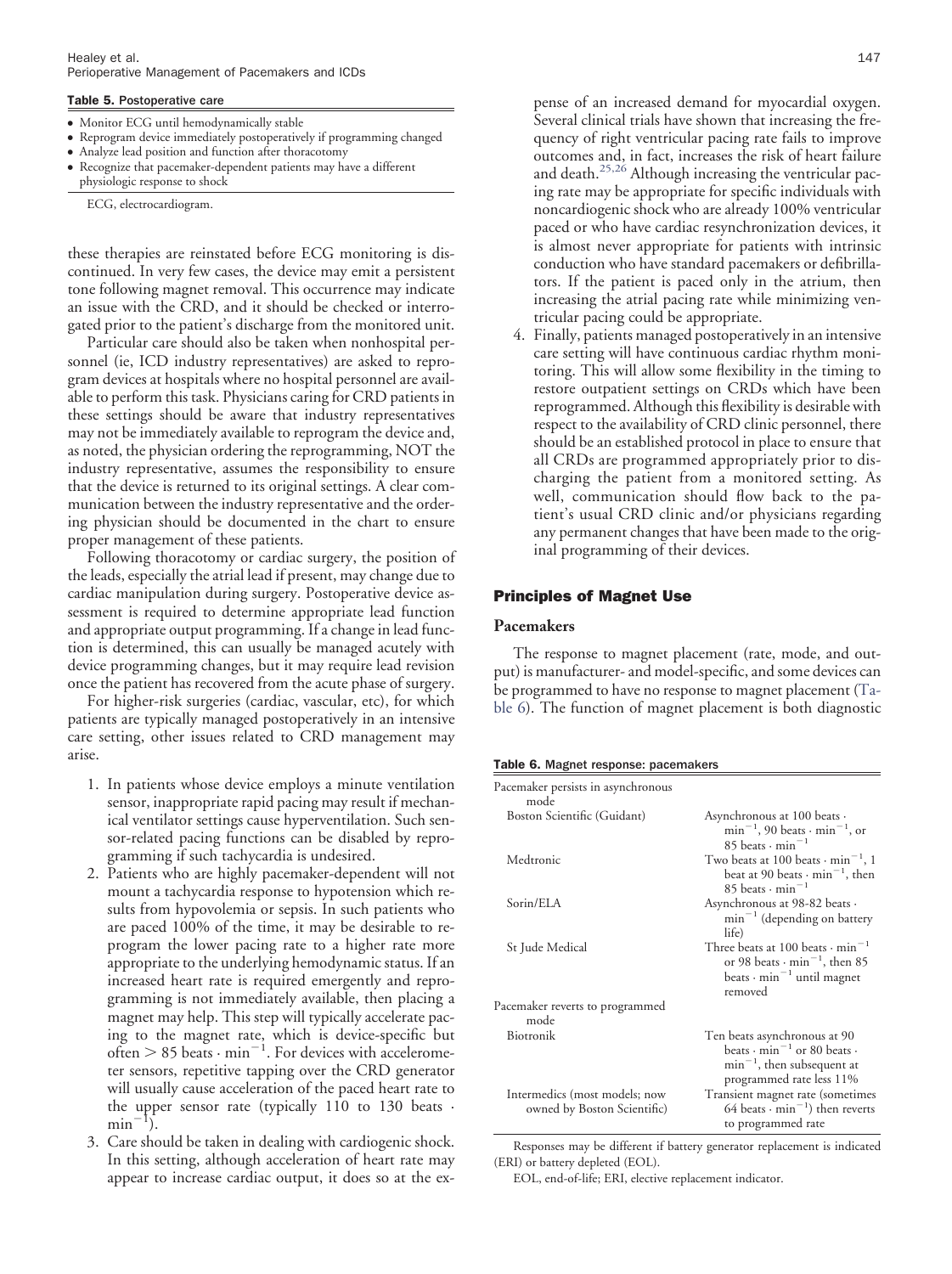#### Table 7. Magnet response: ICDs

| Biotronik                | When a magnet is applied, tachyarrhythmia therapy and detection will be suspended and rate response is suspended.<br>Bradycardia pacing is not affected by a magnet placed over the device and must be reprogrammed if asynchronous pacing is needed. |
|--------------------------|-------------------------------------------------------------------------------------------------------------------------------------------------------------------------------------------------------------------------------------------------------|
| <b>Boston Scientific</b> | If "ENABLE MAGNET USE" is "on" (nominal), device will emit beeping synchronous tones on the R wave.                                                                                                                                                   |
|                          | • If the beeping does not change to a continuous tone after 30 seconds, the magnet must be taped over the device to temporarily inhibit<br>therapy.                                                                                                   |
|                          | • If beeping changes to a continuous tone after 30 seconds, tachy mode has gone to "off" and magnet can be removed.                                                                                                                                   |
|                          | To turn device back to Monitor and Therapy, magnet should be placed back over the device for 30 seconds until R wave synchronous                                                                                                                      |
|                          | tones are heard.                                                                                                                                                                                                                                      |
|                          | • Magnet application does not affect pacing mode and/or rate.                                                                                                                                                                                         |
|                          | • If "ENABLE MAGNET USE" is programmed "off" (nominally "on"), then a magnet will NOT inhibit therapy. No tones will be<br>emitted, and a programmer will be needed to turn device off.                                                               |
| Medtronic                | VF, VT, and FVT detection is suspended. Patient Alert audible tones will occur if applicable and enabled.                                                                                                                                             |
|                          | Bradycardia pacing is not affected by a magnet placed over the device and must be reprogrammed if asynchronous pacing is needed.                                                                                                                      |
| Sorin/ELA                | When magnet is applied, it disables tachyarrhythmia therapy and arrhythmia detection. Bradycardia function is to pace in the                                                                                                                          |
|                          | programmed mode at the magnet rate (corresponding to battery voltage); pacing outputs are set to maximum; rate hysteresis and AV<br>extension are set to zero; AV delay is set to the programmed AV delay at rest.                                    |
| St Jude Medical          | Two programmable options for magnet response: NORMAL (nominal) or IGNORE.                                                                                                                                                                             |
|                          | • In "NORMAL" response, magnet blinds detection and delivery of therapy when it is placed over the ICD. Bradycardia pacing is not<br>affected by a magnet placed over the device and must be reprogrammed if asynchronous pacing is needed.           |
|                          | • If "IGNORE" is programmed, magnet application does not disable tachycardia therapies and does not affect pacing mode and/or rate.                                                                                                                   |

AV, atrioventricular; ICDs, implantable cardioverter-defibrillators; FVT, fast ventricular tachycardia; VF, ventricular fibrillation; VT, ventricular tachycardia. Reproduced from Hayes and Friedman<sup>28</sup> with permission from John Wiley and Sons. © 2000, 2008 by Mayo Foundation for Medical Eduction and Research.

and therapeutic; hence, the battery capacity of most devices can be inferred from the response to magnet placement. Most modern pacemakers will respond to a magnet by pacing asynchronously as long as the magnet is applied; however, in specific instances, notably Intermedics (now Boston Scientific) and Biotronik devices, where the pacemaker responds in a different fashion, a device specialist could be required to interrogate the device.

There are some commonly held misconceptions about magnet placement though adverse events are considered rare in clinical practice:

- 1. The theoretical risk of sustained R-on-T arrhythmia when a device is programmed to the asynchronous mode (magnet or programming) is considered to be vanishingly low.<sup>27</sup>
- 2. Rare instances of unintended device reprogramming have been reported associated with the confluence of end-of-life battery condition, magnet movement, and simultaneous electrocautery interference. The device should be interrogated if there is concern that such a situation has been encountered.
- 3. The effect of magnet application is terminated immediately upon removal of the magnet. There are rare reports of device failure with magnet application.

Of importance, application of a magnet will ensure pacing in pacemaker-dependent patients if EMI inhibits pacing during electrocautery use in surgery. Magnet application could also be useful in other circumstances (eg, when oversensing inhibits pacing or when terminating a pacemaker-mediated tachycardia).

# **ICDs**

Current ICD models have 2 distinct functions (ie, tachyarrhythmia detection and treatment and conventional bradyarrhythmia pacing therapy). The application of a magnet over an ICD will suspend tachyarrhythmia detection and treatment while the magnet is positioned over the device (Table 7), except in devices where this function is specifically programmed off.<sup>28</sup>

Conversely, the magnet will not affect the pacing capability of the ICD. Consequently, appropriate positioning of a magnet over an ICD will cause the device to ignore EMI (and true tachyarrhythmias) and no ICD therapies will be delivered; however, EMI may inhibit the function of the pacemaker component of the device and cause asystole.

Upon magnet application, some devices may emit a tone for a few seconds, or they may emit a tone with each QRS complex sensed by the device. If the device continues to emit a tone once magnet application is removed, there may be an issue with the device (on rare occasions, devices have had "reed switch" faults) and it should be interrogated or checked prior to the patient leaving a monitored environment.

In some devices, unexpected magnet function may occur. Communication with the patient's usual physician and/or clinic can help determine how the device is expected to function with magnet application. Some devices may have their magnet response turned off, in which case, the magnet will not inhibit therapies. In emergent situations where the device response to the magnet cannot be determined, careful monitoring is required during the procedure to determine the response of the device to the EMI (cautery). If inappropriate therapies, such as shock or rapid ATP, should occur, shorter bursts of cautery with  $> 5$ -second pauses between bursts or switching to bipolar cautery may be required.

If a patient develops VT or VF while the ICD has been disabled by a magnet, the arrhythmia can be managed by removal of the magnet (which will allow the ICD to deliver therapy) or by delivery of an external defibrillator shock. If the use of external pacing or defibrillation is considered necessary, pads should be placed on the patient in the posteroapical fashion, ensuring the apical pad is at least 5 cm from the location of the CRD (Fig. 3).

# Near-Future Advances: Remote Device **Monitoring**

One of the main challenges in the perioperative management of patients with CRDs is having knowledgeable staff and necessary equipment for CRD management situated in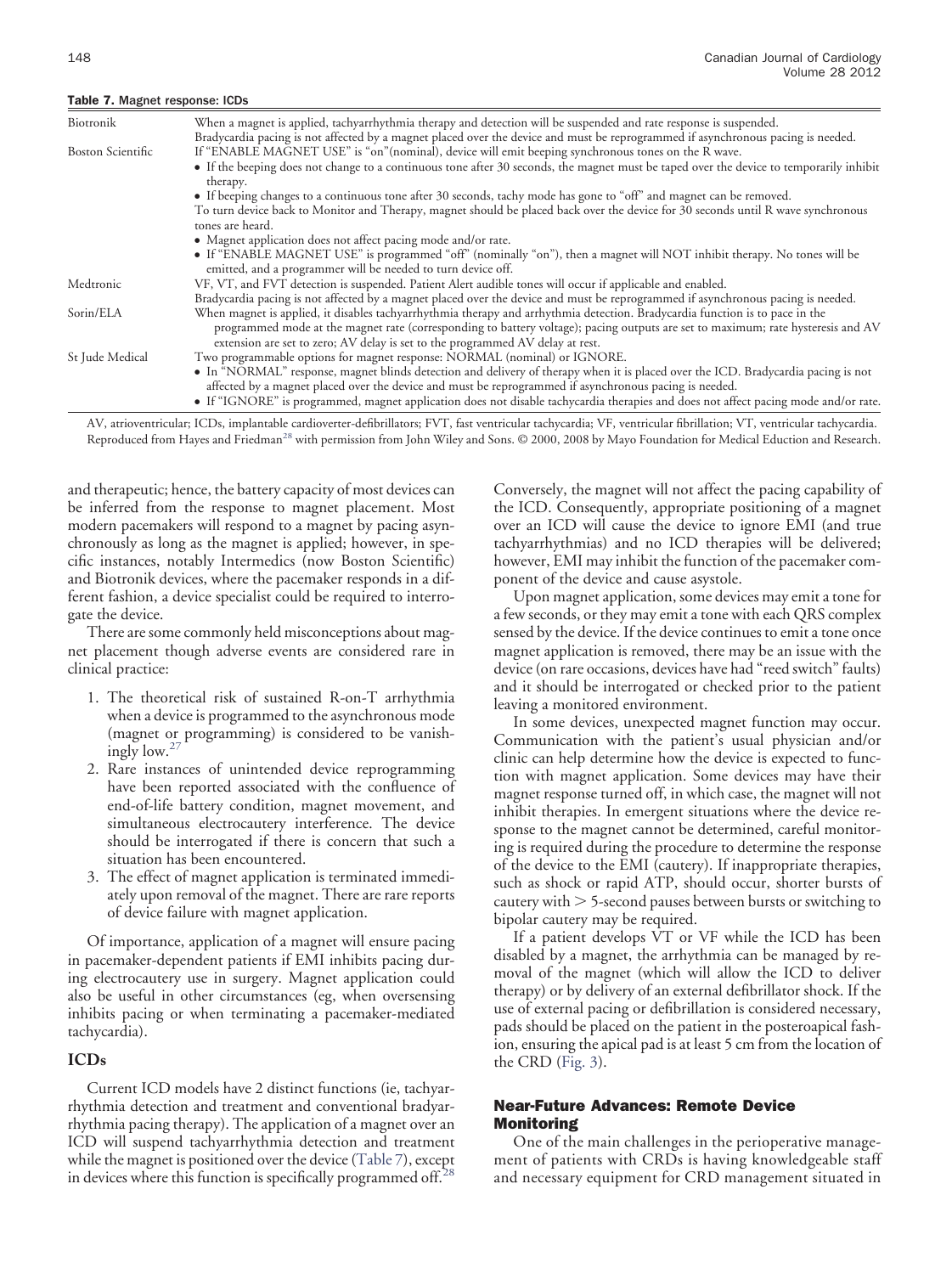a physically remote location from the site where perioperative care is delivered and/or not having personnel readily available when their assistance is needed most. Advances in device management simplify this process, and in this section, we describe the newer modality of remote device monitoring.

The conventional method used by follow-up staff to interact with an implanted device is through use of a device programmer—a laptop computer-sized device which has a radiofrequency wand or "header" extension that is held over the implanted CRD as the programmer uploads information from the device and downloads programming commands to it. In more recent CRD models, the need for a header has been eliminated, and communication between the programmer and the CRD is via short-range wireless telemetry, although the programmer and staff must remain in the same room. The programmer allows interrogation of the CRD to obtain device status information, and it can also send commands to program CRD settings.

In the past several years, most device manufacturers have developed and introduced telecommunication systems that facilitate CRD status information gathering without the need for a device programmer or for patients to travel to the outpatient device follow-up clinic. These are known collectively as "remote monitoring" systems. While there may be differences amongst the manufacturers, they share common features. The CRD patients are provided with a home base unit (similar to a modem) which is connected to the internet (via a standard phone line connection or even a wireless cell phone communication technology) and communicates wirelessly with the implanted device. Under predefined conditions or at scheduled times, the base unit retrieves information from the CRD which it transmits to designated servers. Authorized personnel use standard web browser software to access these servers and view the information whenever desired. Current remote monitoring systems allow CRD information to be downloaded but do not permit device programming.

Remote monitoring offers opportunities to overcome some of the current challenges of perioperative device management. The following is an example of one possible strategy: a remote monitoring base unit is placed strategically within the operative or perioperative care area; devices capable of remote monitoring are interrogated before and after the surgical procedure, and then the CRD information is immediately available to staff for review. Some manufacturers have implemented remote monitoring in such a manner that each patient receives a base station specific to their device which cannot be used by any other device. In such circumstances, the patient must bring their own station to the surgical centre. Other administrative and technological issues, such as a telephone line connection, would need to be addressed in such a strategy. A communication protocol should also be established to ensure that perioperative and CRD staffs communicate effectively about the patient and the CRD status. If any CRD anomalies are identified, CRD staff would be dispatched to address the issues; otherwise, the patient could be discharged from the perioperative care area without further concern about the CRD. In this way, CRD specialists can provide the best advice to the surgeons and anesthesiologists caring for the patient. This is a prime example illustrating how CRD technological advances can

potentially change the existing paradigm of the perioperative management of CRD patients.

## Recommendations for Device Management

Whenever possible, planning for perioperative device management should be a collaborative process between the patient's CRD clinic and/or physician and the operative team. Guided by the following recommendations, this approach will ensure optimum planning to meet the patient's specific needs.

## **Pacemakers**

- 1. Operations with minimal or no electrocautery
	- No change to pacemaker programming; have magnet available.
- 2. Operations with significant or unavoidable electrocautery A. Patient is pacemaker dependent
	- If device is continuously accessible and visible and device responds continuously to magnet placement, use magnet to initiate asynchronous pacing.
	- If device is not accessible or device does not respond continuously to magnet placement, then reprogram device to asynchronous mode at the start of the procedure.
	- B. Patient is not pacemaker dependent
		- If device is continuously accessible and visible and device responds continuously to magnet placement, have magnet available to intervene if necessary.
		- If device is not continuously accessible and operative circumstances require a more physiologic rate, then consult with the CRD clinic to consider reprogramming to a physiologically acceptable rate for the duration of the procedure.
- 3. Consider suspending rate modulation therapies if enabled.

#### **Bradycardia function of ICD**

- 1. Operations with minimal or no electrocautery ● No change to pacemaker programming.
- 2. Operations with significant or unavoidable electrocautery
	- A. Patient is pacemaker dependent
		- Consider reprogramming device to asynchronous mode prior to procedure.
	- B. Patient is not pacemaker dependent
		- Consider reprogramming to physiologically acceptable rate in synchronous mode for the duration of the procedure.

#### **Tachyarrhythmia functions of ICD**

- 1. Operations with no electrocautery
	- No change to VT and/or VF programming; have magnet available to suspend tachyarrhythmia functions if necessary.
- 2. Operations with electrocautery
	- A. Device accessible and clear of operative field ● Position magnet over device during surgical procedure.
	- B. Device is not accessible or in operative field or magnet cannot be securely affixed in a satisfactory position
		- Reprogram to defeat tachyarrhythmia therapies; apply external defibrillator pads and ensure postoperative re-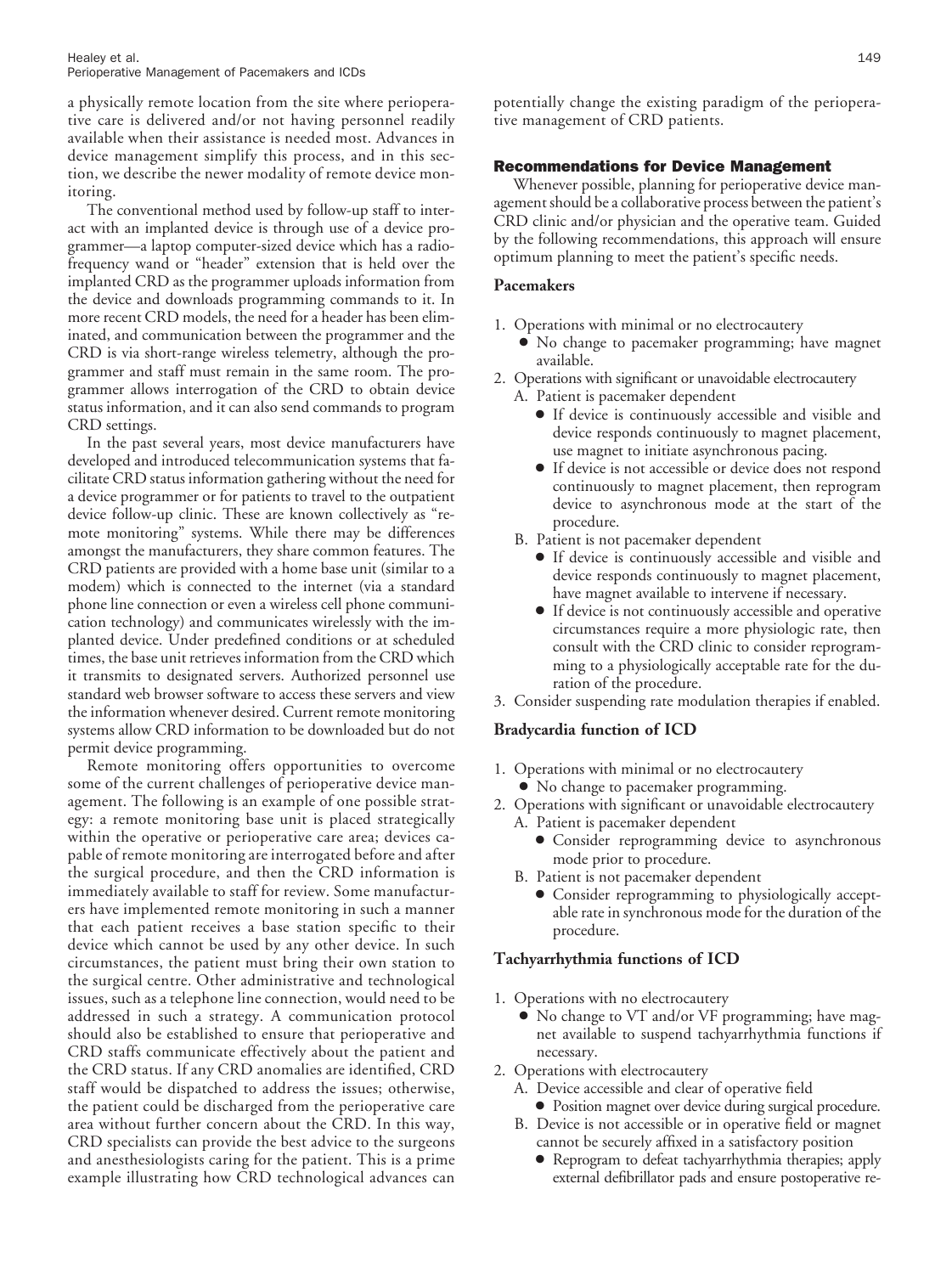programming to baseline therapies prior to removal of external defibrillator apparatus and discontinuation of electrocardiographic monitoring.

# Considerations for the Pediatric Patient With an Implanted CRD

Although it is relatively uncommon for pediatric patients to have an implanted CRD compared with the adult population, such patients do present with the need for operative management. While all of the general principles in this document also apply to pediatric patients, there are a several important issues to emphasize in managing a pediatric patient with a CRD perioperatively.

There are relatively fewer centres that manage pediatric CRD and therefore, for elective cases, management at their home centre, or one familiar with their underlying cardiac condition, is likely most appropriate. For emergency surgery where this is not possible, communication with the tertiary centre managing the CRD is imperative. The most common indication for pacing in the pediatric population is complete heart block following cardiac surgery. Because congenital heart disease frequently exists in the presence of other organ involvement, these individuals may be required to undergo noncardiac surgery. These patients usually have competent sinus node function and thus can respond to the stress of the intervention appropriately; however, upper rate behaviour programming is particularly important in young patients, whose sinus rates will approach the upper capacity of the device when the patient is stressed. Such complex patients usually have epicardial devices and leads and familiarity with the location of these is essential before embarking on surgery.

# Noncardiac Electrical Devices

Noncardiac IEDs are being used increasingly as therapeutic modalities for a wide range of disorders.  $4-6$  Examples of commonly used IEDs include deep brain stimulators, spinal cord stimulators, vagal and phrenic nerve stimulators, and gastric stimulators. Many of the issues of perioperative management are similar to those for cardiac devices, though there are specific differences.

The IED consists of 2 components (ie, a pulse generator [battery powered] and electrodes implanted in the target neural tissue). In contrast to cardiac pacemakers, patients can turn off some of these devices with an external remote. Preoperative considerations include identification and localization of the devices and the status of the severity of the patient's symptoms when the device is turned off—deactivation of the device in a Parkinson's patient may result in severe symptoms.

Interactions between common medical equipment may occur. Intraoperative electrocautery has the potential to burn neural tissue around the stimulator or to reprogram the IED. Turning off the device may decrease damage to the stimulator, and therefore this is recommended for operative procedures where cautery is required. In many situations, patients themselves can turn off their device, using a patient-specific controlling device. Use of bipolar electrocautery is safer, but if monopolar cautery is required, the return electrode should be placed as far away as possible from the IED to conduct the current away, and the lowest possible source of energy should be used in short irregular pulses. Short wave diathermy modalities should not be used as they produce radio frequency currents and heating of electrodes.

The safe use of external and internal cardiac defibrillators has not been established in the presence of IEDs. Defibrillation may impair IED function, and cardioversion may cause lesions around the target area. If cardioversion or defibrillation is required, the paddles must be positioned as far away as possible from the IED and placed perpendicular to the IED using the lowest clinically appropriate energy output. The function of the IED needs to be checked after such treatment. As both cardiac and noncardiac generators can be affected by the placement of a magnet over them, it may be useful to stimulate each unit separately to identify the presence of significant interference. Some IEDs may produce artifacts and interfere with the recording of an ECG. Electroconvulsive therapy, radiofrequency neuroablation, and peripheral nerve stimulation have been reported to be safe by switching off the stimulator and placing the probes away from the IED.

## Industry Resources

Consolidation in the industry has resulted in the production of the majority of pacemakers in North America by 5 major companies. For further information or locations of technicians for pacemaker devices, each company offers a 24-hour help line; telephone numbers are listed below.

- $\bullet$  Biotronik +1-800-547-0394 [\(http://www.biotronik.com/](http://www.biotronik.com/en/ca/home%23) [en/ca/home#\)](http://www.biotronik.com/en/ca/home%23)
- Boston Scientific (Guidant, Telectronics) 1-800- CARDIAC (+1-800-227-3422) [\(http://www.bostonscien](http://www.bostonscientific.com) [tific.com\)](http://www.bostonscientific.com)
- Medtronic  $+1-800$ -MEDTRONIC  $(+1-800-633-8766)$ [\(http://www.medtronic.com\)](http://www.medtronic.com)
- $\bullet$  St Jude Medical  $+1-800-722-3774$  [\(http://www.](http://www.sjmprofessional.com) [sjmprofessional.com\)](http://www.sjmprofessional.com)
- Sorin/ELA  $+1-800-352-6466$  (USA, 24-hour) [\(http://](http://www.sorin-crm.com) [www.sorin-crm.com\)](http://www.sorin-crm.com)

St Jude Medical maintains an on-line reference of CRDs from all companies: [\(http://www.sjmprofessional.com/drg/](http://www.sjmprofessional.com/drg/device-reference-guide.aspx) [device-reference-guide.aspx\)](http://www.sjmprofessional.com/drg/device-reference-guide.aspx), as does Boston Scientific [\(http://](http://www.bostonscientific.com/templatedata/imports/HTML/PPR/ppr/index.shtm) [www.bostonscientific.com/templatedata/imports/HTML/](http://www.bostonscientific.com/templatedata/imports/HTML/PPR/ppr/index.shtm) [PPR/ppr/index.shtm\)](http://www.bostonscientific.com/templatedata/imports/HTML/PPR/ppr/index.shtm).

#### **Disclosures**

Jeff Healey has received research grants (major) from Boston Scientific and St Jude Medical. Stanley Tung has received research grants and unrestricted continuing medical education grants (minor) from Medtronic. Raymond Yee has received research grants (major) from Medtronic. Marianne Beardsall has received research grants (minor) from Medtronic and St Jude Medical. None of the other authors have any conflicts of interest to disclose.

## **References**

- 1. Birnie D, Williams K, Guo A, et al. Reasons for escalating pacemaker implants. Am J Cardiol 2006;98:93-7.
- 2. Rozner MA. The patient with a cardiac pacemaker or implanted defibrillator and management during anesthesia. Curr Opin Anaesthesiol 2007; 20:261-8.